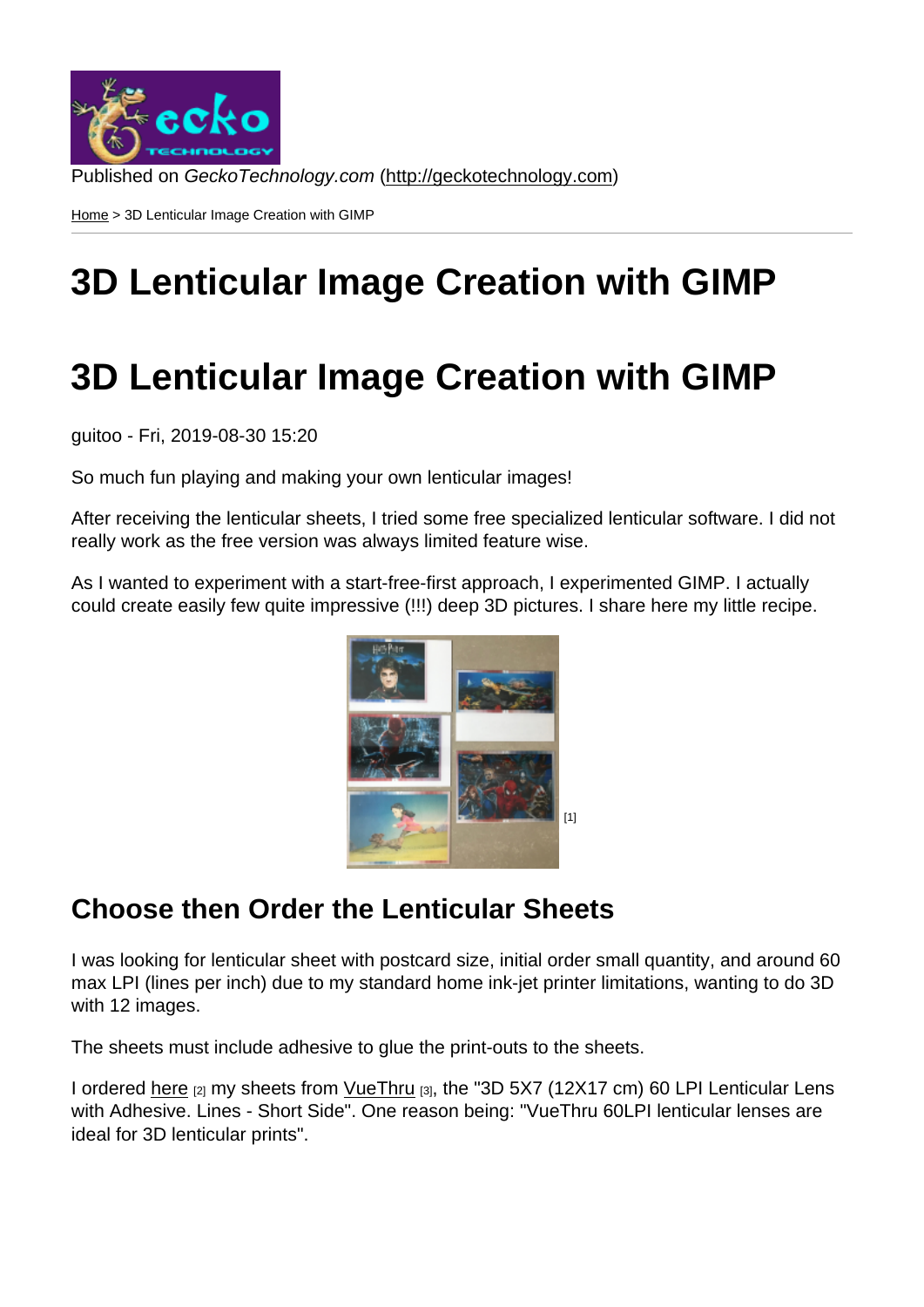It costed me a bit more than 100USD including shipping to Asia. They arrived very quickly and customer service was really really good.

## Know your Target Image DPI (calibration)

First thing to do is to define DPI under which to print to match the sheet LPI. Because the printer advertised DPI is not 100% exact, printing at the same value as lenticular will lead to progressive shift. It is required to know at which DPI to print to after perfect alignment from most left to most right.

My printer is an HP DeskJet 4729, claiming "Up to 1200 x 1200 rendered dpi" and "Up to 4800 x 1200 optimized dpi color (when printing from a computer and 1200 input dpi)".

I used 3DMasterKit [4] from Triaxes [5] which has an easy pitch test page feature. After testing (min 59.50, max 60.50, increment 0.10), most uniform line is at at 60.30 LPI. After retesting few weeks later, with more practice and a smaller increment (min 60.15, max 60.25, incre[ment 0.01\), 60](https://triaxes.com/products/3d-software/3dmasterkit/).19 LPI [came to](https://triaxes.com/) be the best outcome...

Triaxes tutorial here  $[6]$  is excellent.

### Find or Cr[eate](https://www.youtube.com/watch?v=4pUIixvdLTE) a 3D Image Source

There are few ways to find a source of image. I used so far the first 2 ways.

- 1. Find an existing 3D animated GIF with only a rotating camera effect. There are many on the web. My kids loved the Marvel ones.
- 2. Create your own set of 3D pictures. I used Blender [7], the free opensource 3D animation software. I picked the splash screen  $_{[8]}$  and rendered a 12 frames simple animation, with the camera moving left to right horizontally
- 3. Use a camera to shoot 2 or more pictures [of a still s](https://www.blender.org)cene, by slowly moving the camera horizontally

## Prepare the Surrounding Frame and Mask

For the proper position, both to match the sheet lines with the pictures lines, and overall avoid parallel positioning, a frame around the picture is recommended.

I copied the idea from 3DMasterKit [4] already mentionned above:

- for the main tuning purpose, few think black lines at the center top and bottom for frame v.s. picture lines perfect overlap
- Then beyond alt[ernated red a](https://triaxes.com/products/3d-software/3dmasterkit/)nd blue lines, so that when properly positioned, there is no moire effect, and each eye shall see blue on right side and red on left side of the picture

The mask looks like bellow. The frame width is 120 pixels, height is 156 pixels. It will be the top layer in GIMP. The xcf can be downloaded here [9].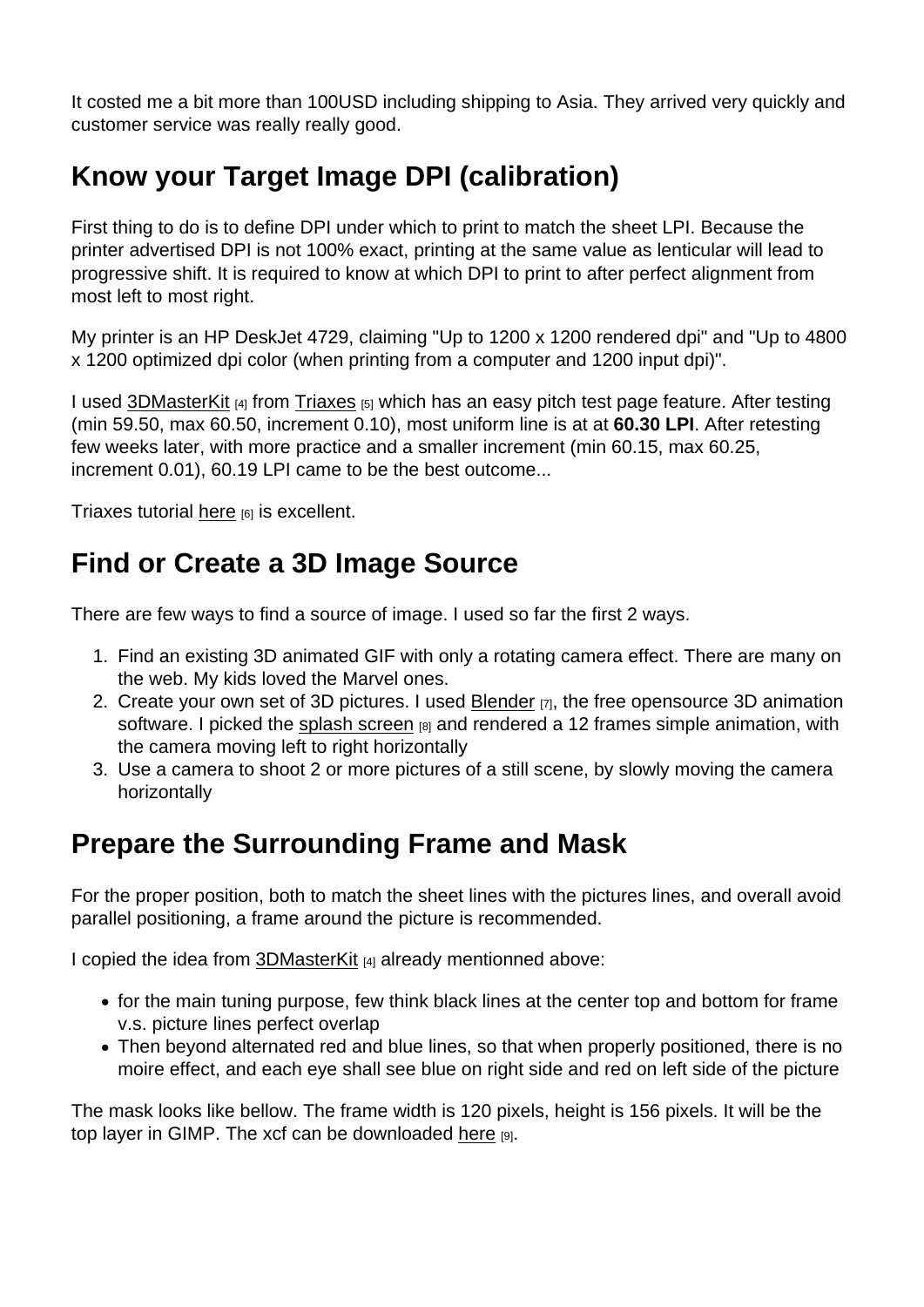#### Create the Lenticular [Image with GIMP](http://geckotechnology.com/sites/default/files/border2.png)

GIMP [12] v.2.10.12 was used for this activity.

Since the purchased sheet is 5x7' with a 60 LPI resolution, with 12 pixels (from 12 images) [per lin](https://www.gimp.org/)e, the target image shall be 5,400x3,600 pixels, with a DPI of 723.6 (12x60.3).

Planning for 12 pixels per line, each pixel coming from a different image, 12 layers will be used on GIMP, controlled with an alpha layer simply made of white vertical lines, every 12 pixels.

Note that, from the core concept of lenticular lens sheet, the image viewed from the camera most right position should have the alpha layer with white most left. As camera moves to left, the alpha layer white line moves to right.

Outcome is like this.

 $[13]$  [14] [15]

#### Print

Well... just print in best quality on a ink jet paper designed for pictures.

#### Glue the Print-Out to the Lenticular Sheet

Next is to "simply":

- 1. As a practice, allign first the picture under the lenticular sheet based on the centered top and bottom tuning lines provided. This is where for the first time you can assess the outcome of the work. Look at the sheet at a distance of 60cm
- 2. Then detach on the left side about 5cm of adhesive all along, fold it back with your nail,

[11]